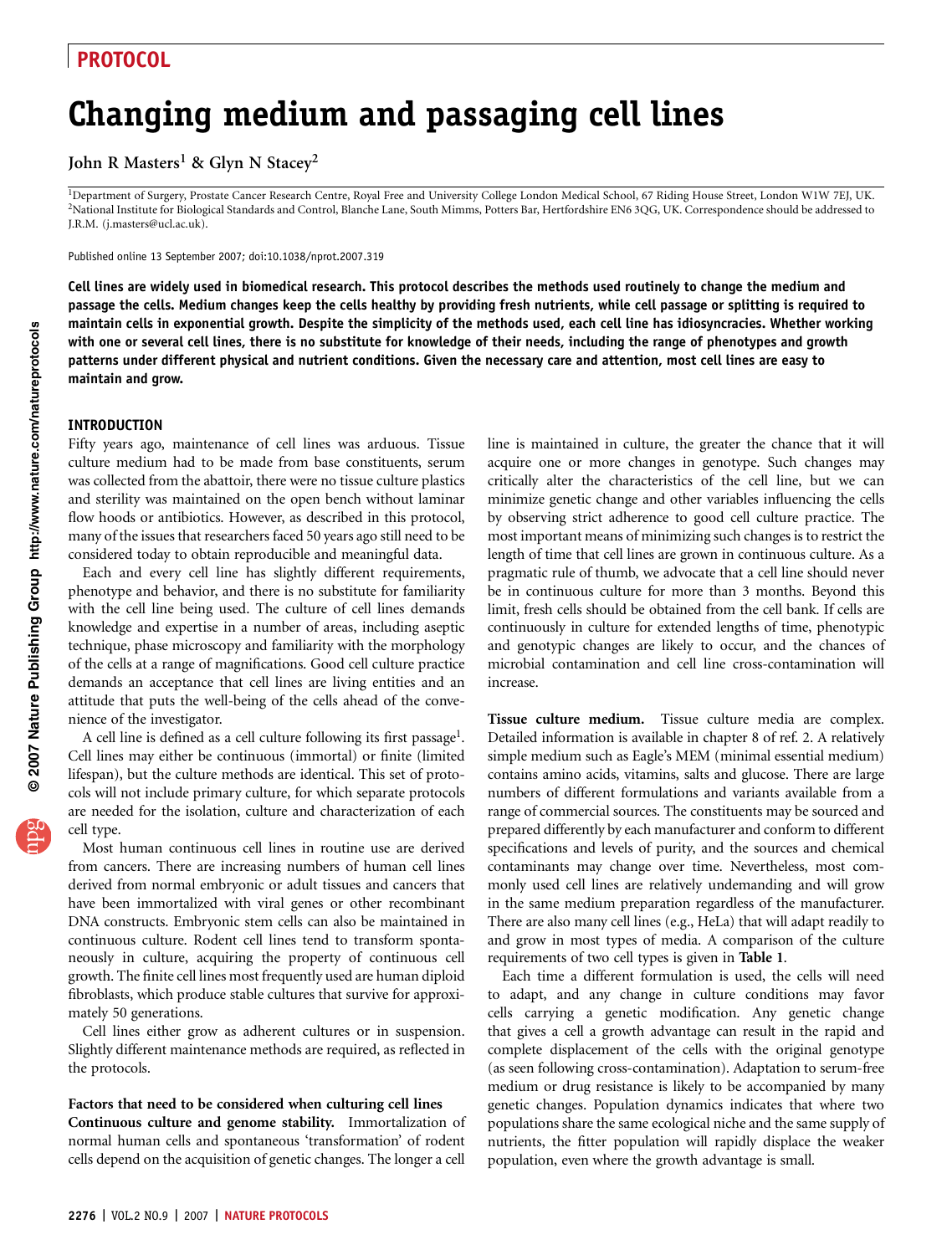**TABLE 1** | Two examples of cell cultures with widely differing features.

| Feature                  | 3T3 Swiss Albino mouse embryo fibroblasts                                                                                                                                                                                  | Human embryonic stem cells                                                                                                                                                                                                                                                                                                                                                               |
|--------------------------|----------------------------------------------------------------------------------------------------------------------------------------------------------------------------------------------------------------------------|------------------------------------------------------------------------------------------------------------------------------------------------------------------------------------------------------------------------------------------------------------------------------------------------------------------------------------------------------------------------------------------|
| Characteristics          | Cells are highly sensitive to contact inhibition,<br>and must be passaged at or before confluence to<br>maintain a "non-transformed" state                                                                                 | Cells have an undifferentiated morphology and phenotype, which is<br>considered important for them to retain their ability to produce cells<br>of all three human germ layers. Careful observation of cultures is vital<br>to ensure passage before widespread differentiation occurs                                                                                                    |
| Growth<br>medium         | Recommended growth medium is DMEM (high glucose,<br>4 mM) with 10% newborn bovine serum. Note: Use<br>of FBS fails to support appropriate growth and may<br>alter the characteristics of the cells                         | Originally grown in DMEM with 10% FBS. A variety of serum-free<br>media are being developed, for example using 'Knock-Out' DMEM with<br>proprietary supplement 'Serum Replacement' and basic fibroblast<br>growth factor. The colonies require special culture surface treat-<br>ment—normally a feeder cell monolayer or a complex extracellular<br>matrix preparation such as Matrigel |
| Passaging                | Usually passaged at sub-confluence using 0.25%<br>wt/vol trypsin. Careful handling of cells at harvest<br>is required to avoid clumping and cells are seeded<br>at low density (i.e., $3-5 \times 10^3$ cm <sup>-2</sup> ) | Colonies of cells are dissected into fragments under a stereo-<br>microscope and individually transferred to fresh feeder cells                                                                                                                                                                                                                                                          |
| Incubation<br>conditions | 5% CO <sub>2</sub> in air at 37 °C                                                                                                                                                                                         | Usually cultured in 5% $CO2$ in air at 37 °C, but culture under<br>low-oxygen conditions may help sustain an undifferentiated state                                                                                                                                                                                                                                                      |

The average researcher can do relatively little to standardize tissue culture medium. It is good practice to use only one manufacturer, and ideally only one batch, for a particular set of experiments. For comparative purposes, it is important to use the same formulation of medium throughout an experiment to eliminate variables. Likewise, when using several cell lines, it is essential to grow all the cells in the same medium to exclude any influence of the medium as a variable. If the conditions to be used differ from those under which the cells were prepared by the cell bank, a secondary bank can be produced. The secondary bank should use cells grown for a minimum of five passages in the new conditions, as the effects of adaptation are not evident immediately.

Serum. Serum is a complex mixture of biological materials and can be highly variable. Detailed information is available in chapter 8 of ref. 2. Serum may be of calf, human or horse origin, but the most frequently used serum is fetal calf serum. Serum provides factors that are missing from tissue culture media, including factors that promote cell growth and adhesion.

Most of the points concerning medium are equally applicable to serum. Each batch of serum will be different and each time a different batch of serum is used, the cells will adapt to the different conditions. Because batches of serum are a finite resource, the only way in which variation can be minimized is to purchase batches of serum that are as large as possible, aiming for a minimum of 12 months supply.

Batches of serum can differ dramatically in their ability to support the growth of cell lines. To screen a new batch, a large number of (we recommend at least ten) batch samples should be acquired from a range of suppliers and tested against the most fastidious cell lines in the laboratory using clonogenic assays. Both colony-forming ability and colony size should be compared for each batch. Serum suppliers understand the need for batch testing and will usually hold the batch for the minimum period required (about 4–6 weeks) to allow comparisons to be made.

Many cell lines can be adapted to or maintained in serum-free medium. Where cells are being used to produce products for human use, the absence of serum is important to reduce immunological reactions and the possibility of microbial or viral contamination.

Trypsin (adherent cultures only). Various proteolytic enzymes are used to detach cells from the substrate, of which the most frequently used is trypsin. Purified trypsin from a commercial source is used in most laboratories at a concentration of 0.25% (wt/vol) in 0.5 mM EDTA (disodium ethylenediaminetetraacetic acid, also known as versene, a chelating agent) dissolved in calciumand magnesium-free phosphate-buffered saline. Increasing the trypsin concentration does not necessarily accelerate detachment, and paradoxically diluting the trypsin can accelerate cell removal. Optimum activity of trypsin is achieved at 37 $\degree$ C, so prewarmed trypsin may speed up cell detachment. Long incubation times and high trypsin concentrations are unhelpful, and tend to damage the cells, causing them to stick together.

Trypsin is derived from cows or pigs and can vary between batches, but generally is reliable if used fresh. If it is necessary to avoid animal products, a trypsin equivalent derived from microbial sources can be used, called TrypLE (InVitrogen).

If it is desirable to avoid trypsin altogether, for example for serum-free cultures, many commercial sources can provide alternatives (e.g., cell dissociation buffer from InVitrogen), although in our hands these are less effective than trypsin at detaching cells. Alternatively, the cells can be detached manually using a 'rubber policeman'—a cell scraper either home made, for instance by creating a right angle in a Pasteur pipette, or bought commercially.

There are many applications of cell lines for which trypsin should be avoided, such as proteomic studies. Trypsin will strip proteins from the cell surface and will continue to act as a proteinase until it is neutralized by an inhibitor such as serum. Consequently, cells should not be left in trypsin for longer than is necessary.

Substratum (adherent cultures only). Manufacturers use various procedures for preparing a charged surface on the plastic to encourage cell attachment. As far as we know, there is little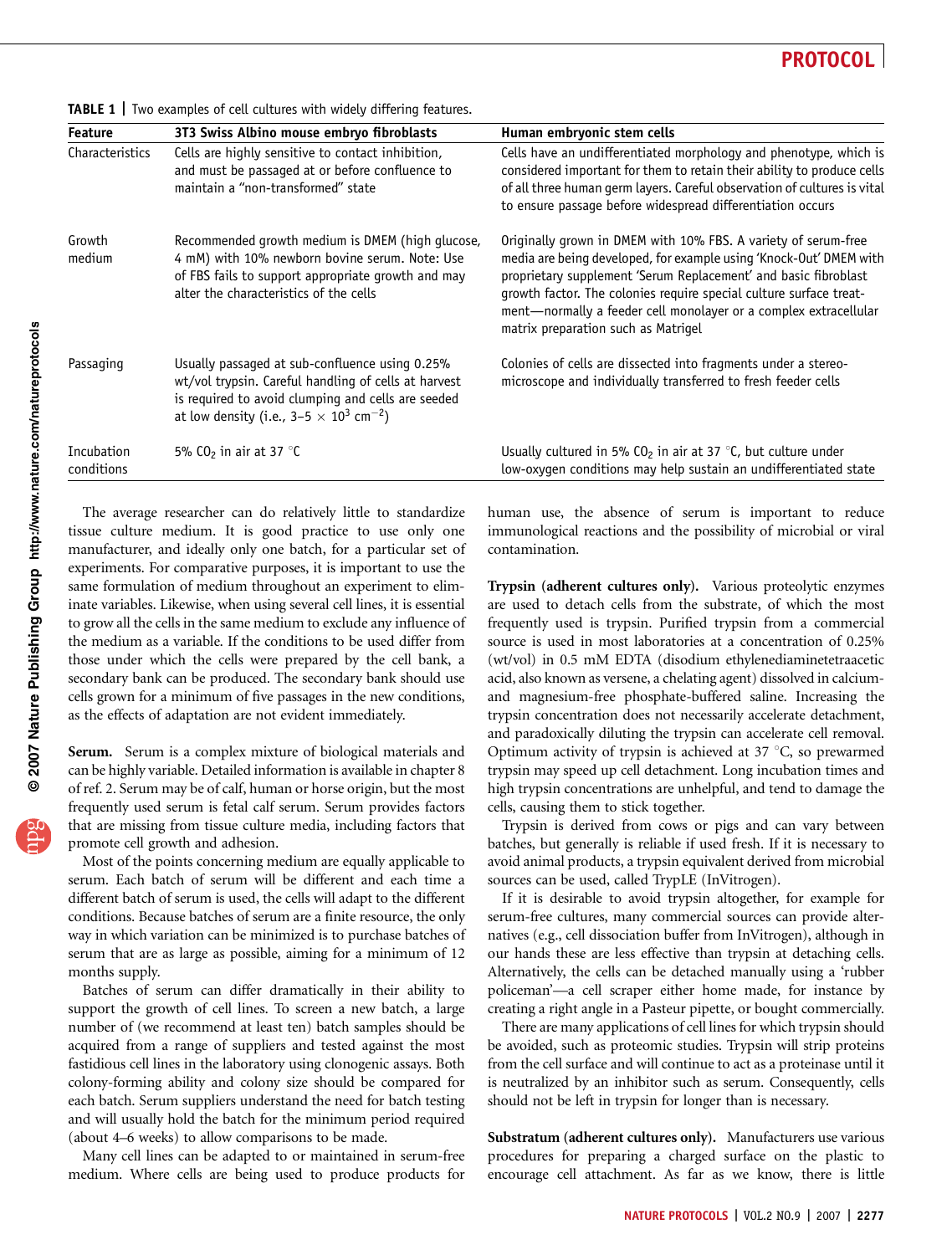difference in the ability of tissue culture plastics from different manufacturers to support the growth of adherent cells, except where the surface of the plasticware has undergone specific treatment. But, every time a different substratum from a different manufacturer is used, the cells may adapt, potentially promoting phenotypic and genotypic changes. It is sensible to use one supplier and grow all cells for comparative purposes on the same type of tissue culture plastic.

Temperature. Most cell lines are derived from animal tissues at  $37 \text{ °C}$  and are adapted to grow at this temperature. For routine maintenance, it is necessary to transfer cells between the incubator temperature of 37  $\degree$ C and the ambient temperature, usually 20–25  $\degree$ C. These relatively abrupt temperature changes can cause stress to cells, leading to changes in transcription and ultimately the protein profile of the cells. Temperature changes should be minimized, and particular care should be taken where facilities are shared, as incubator temperatures may drop when incubator doors are opened frequently. It can take up to 30 min for the temperature to recover and consequently the average temperature in the incubator during periods of heavy use can be well below  $37 \degree C$ .

Routine maintenance involves adding constituents freshly taken from the freezer (such as trypsin and serum) and from the refrigerator (medium). To minimize cell stress, it is important to raise the temperature of these components at least to room temperature.

L-Glutamine. L-Glutamine is routinely added to tissue culture media, either as a separate supplement or incorporated into the basal medium. To add glutamine as a separate item, it should be dissolved in distilled water at an appropriate concentration (e.g., at  $100 \times$  the working concentration), sterilized through a 0.22  $\mu$ M filter and stored at  $-20\,^{\circ}$ C. Alternatively, it can be bought as a  $100\times$ working solution (200 mM) and 5 ml is added to a 500 ml bottle of medium.

Glutamine has a half-life of about 1 week at 37  $\degree$ C and about 3 weeks at 4  $\degree$ C (see ref. 3). Consequently, if a cellular function is supported by or needs L-glutamine, fresh medium should be added accordingly. However, the breakdown of glutamine releases ammonia, and therefore medium with glutamine added should not be stored for long periods. One way to overcome this issue is to use the stabilized dipeptide of L-glutamine, sold as Glutamax, which is much more stable, to the extent that the medium can be autoclaved.

L-Glutamine can provide energy through the citric acid cycle. However, most tissue culture media contain large amounts of glucose, and consequently the addition of L-glutamine may not be necessary for many cell lines.

Buffers and pH. Most mammalian cells grow at pH 7.2–7.4. Phenol red is usually added to medium and ranges in color from yellow at pH 6.5 to orange at pH 7.0 to red at pH 7.4 to pink at pH 7.6 and purple at pH 7.8.

Most tissue culture media contain bicarbonate, necessitating a 5% carbon dioxide atmosphere to maintain the pH at 7.4. HEPES, an organic buffer, is often added to medium to reduce the dependence on bicarbonate.

Antibiotics. With correct working practice, antibiotics should not be used for the routine maintenance of cell lines. In the presence of antibiotics, contamination may be suppressed, but could alter the phenotype or genotype of the cells. Antibiotics are toxic and can alter the biochemistry of the cells. If an infection is not obvious, because it has been suppressed but not eliminated by antibiotics, all other cultures in the laboratory are at risk.

Labeling of cultures. Every container should be clearly labeled with the name of the cells, the passage number, the date the container was seeded and dates of medium changing. Inadequate or incorrect labeling of flasks or other tissue culture containers can result in cross-contamination and misleading data.

For each experiment, a minimum set of data needs to be recorded to enable reproducibility and comparability of cell culture experiments. These data include the source of the cells, their passage level, the culture conditions and evidence of the most recent Mycoplasma test.

Medium changing. In cell culture, nutrients become depleted and metabolic products increase in concentration. The latter may be toxic to the cells. How frequently the medium needs to be changed depends on the cell line and the type of medium. Cell lines grown in media with essential growth factors that can be depleted quickly (e.g., some serum-free and stem cell media) may need fresh medium every 1–2 d. For most continuous cell lines in conventional medium, two medium changes a week will maintain exponential cell growth.

It is important to relate the changing of the medium to the health of the cells and the timing of the experiment. The cells rapidly utilize the nutrients and release metabolites into the medium, resulting in a lowering of pH. The pH is accompanied by yellowness of medium containing pH indicator. The cell characteristics will change over time and according to confluence and nutrient conditions. Therefore, for optimal growth conditions and experimental reproducibility, the cells should be grown a standard number of days after being passaged and their medium changed 24 h before the cells are used for experimental purposes.

Passaging. The frequency of passaging (transfer between flasks with or without cell dilution) depends on the growth rate of the cell line and the seeding density at passage (split ratio). A typical split ratio is between 1:3 and 1:8 once a week. The cells can take much longer to resume exponential growth if they are split at higher dilution ratios. It should be remembered that passaging will initially result in a loss of cells. The proportion of cells lost is variable and depends on the cell line, the expertise of the operator and the plating efficiency of the cell line (the proportion of cells that reattach).

Ideally the cells should always remain in exponential growth. There are usually three growth phases in a cell flask: (a) a lag period as the cells adapt to the new conditions; (b) a phase of fast (exponential) growth; and (c) a plateau phase after the cells have completely covered the growing surface (are confluent). Because the biochemistry of confluent cells can be different from that of exponentially growing cells, for most purposes cells are harvested or passaged before they become confluent. Some cell lines can be kept as confluent cultures for long periods, whereas others tend to detach when they reach confluence. Some cell lines, particularly those derived from normal tissues such as human diploid fibroblasts, may be contact inhibited at confluence.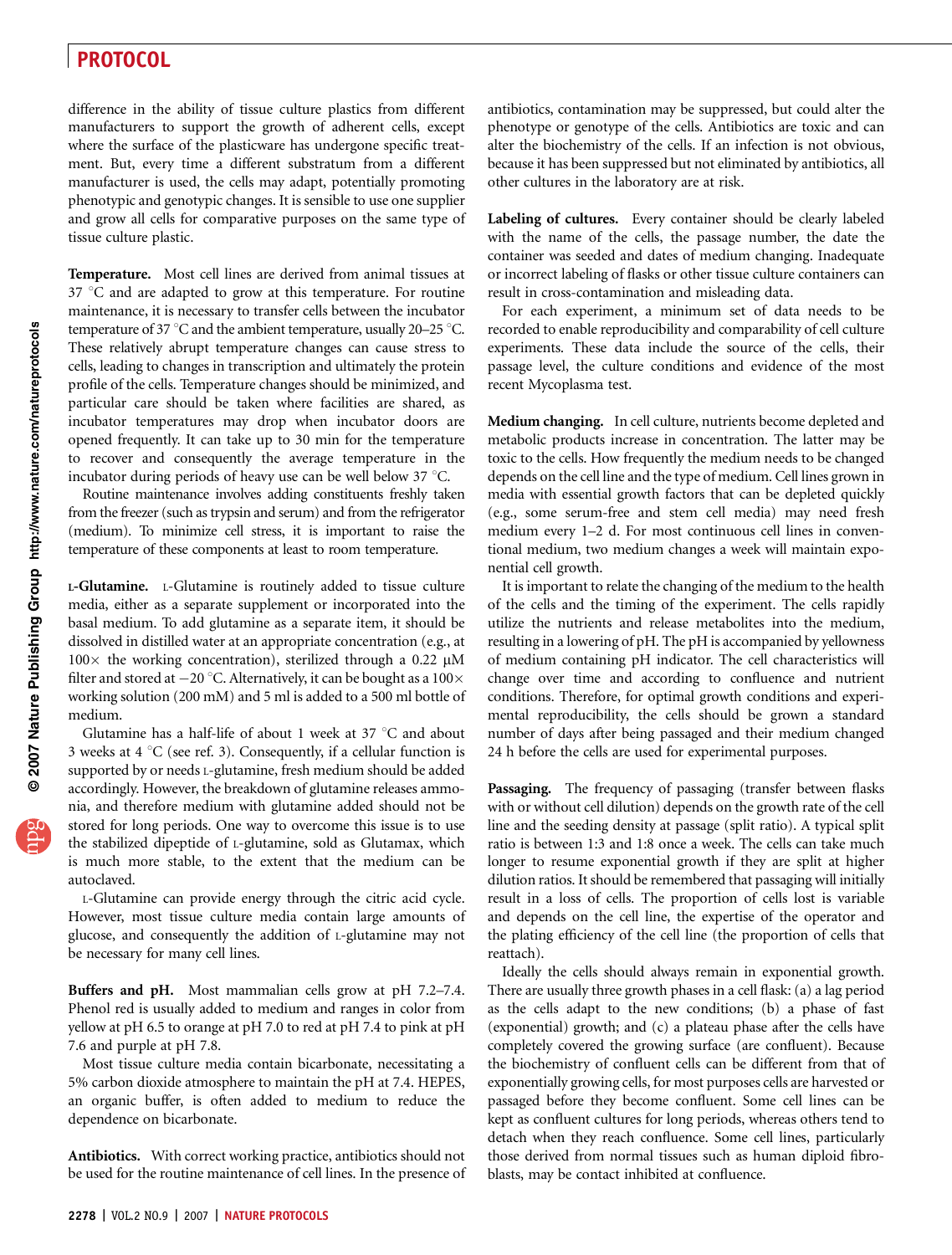Quality control. The frozen stocks of every cell line in the laboratory should be DNA profiled to authenticate their origin against published profiles and provide a record of their genotype. DNA profiling is inexpensive and can be done commercially (e.g., Laboratory of the Government Chemist (LGC) or The Doctors Laboratory (TDL) in the UK) providing a guarantee of the provenance of the cells for as long as the frozen stocks survive.

The frozen stocks of every cell line in the laboratory should also be tested for Mycoplasma species, using testing regimes that will yield highly sensitive and specific results. Mycoplasma contamination can alter many biochemical processes. Mycoplasmas are the smallest free-living, self-replicating organisms  $(0.2-2 \mu m)$  in diameter). Contamination with one of the many Mycoplasma species from human, cattle or pig sources is a frequent and usually occult event.

Safety and precautions. The major hazard related to the culture of continuous cell lines are the remote possibilities of accidentally implanting transformed cells in the operator or infection as a result of pathogens in the cells or one of the animal products. In general, cell cultures are not considered to be hazardous. However, there is always the possibility that the cells are infected with an organism that will multiply and be a hazard to laboratory workers. Consequently, it is important to know the history of any cell line taken into the laboratory. Ideally, sources of human cell cultures should be tested for the most frequent serious human blood-borne pathogens such as HIV 1 and 2, HTLV I and II and hepatitis B and C.

Accidental inoculation of a cancer cell line in a needle led to the growth of a tumor<sup>4</sup> and it is well known that cancers can be transferred during transplantation (e.g., ref. 3). The risk is liable to be greater for individuals who are immunodeficient, and therefore such persons should consider carefully and in consultation with their occupational health department whether they should be working with cell lines and, if so, what extra precautions might be taken.

Hantavirus and lymphocytic choriomeningitis virus have been transmitted to laboratory workers from rodent cell cultures<sup>5</sup>. Hepatitis B has been transmitted from a contaminated liquid nitrogen container<sup>6</sup>. At least one fatal viral infection has been reported<sup>7</sup>. Cell lines clearly have the potential to harbor viruses. For example, HIV may be present in Kaposi's sarcoma cells and Epstein–Barr virus in lymphoma or nasopharyngeal cancer cells.

A further perceived risk from animal-based tissue culture products is bovine spongiform encephalopathy (BSE). Consequently many laboratories, and especially those that might develop products for use in humans, use serum from countries where BSE has not been diagnosed. However, a potentially much greater but so far unquantified risk is that the cells or animal products carry viruses that are pathogenic to humans. As viral tests are limited, there is always a potential risk.

Genetic manipulation can activate infectious agents or result in new agents by recombination. There are recommended procedures for working with genetically modified organisms. The minimum requirement for handling human cell lines is containment level 2. It is recommended that wherever possible cells should be manipulated within a Class II Microbiological Safety Cabinet. Procedures that create aerosols (e.g., centrifugation, vortexing) should be contained. Disposal of laboratory waste should not expose anyone to infection and prevent contamination. All infected waste should be made safe, for example, by autoclaving, before incineration. References to some of the national guidelines on good cell culture practice can be found in various publications $8,9$ .

The use of body fluids or cells derived from laboratory staff for research procedures is not recommended. The use of blood or tissue from laboratory staff for the development of transformed cell lines is prohibited, as the person concerned would have no immunity against the cells. Risks of exposure to contaminated cells or animal products can be minimized by avoiding aerosol production and the use of 'sharps' or glass and maintaining the usual barrier precautions. The use of plastic Pasteur pipettes is preferred to glass.

Latex or equivalent gloves help to protect the operator from infection by the cell lines (a rare event) and the cell lines from infection by the operator (a common event). When using gloves, it is necessary to replace them periodically, as prolonged use can cause small holes in the gloves. Each time gloves are put on, they should be disinfected with 70% alcohol (vol/vol, in aqueous solution) or the equivalent, inside the Class II cabinet.

Cryopreservation and storage. A well-characterized cryopreserved master seed-stock or 'bank' from which all future cultures are derived is required (see cell banking protocol, in preparation). The ability to cryopreserve a batch of vials each containing identical preparations of cells (a cell bank) that can be characterized, safety tested and made available for use over years and even decades is a vital tool for reliable research and is critical to the development of safe and standardized cell-derived products and cell therapies.

Cryopreservation should be a straightforward process for most cell lines. However, it is poorly understood, and if certain technical aspects are not adhered to, a number of problems can arise such as poor recovery or complete loss of cultures, and altered characteristics due to loss of cells more susceptible to the stress involved in preservation. It is important to ensure that any culture due for preservation is fit for the purpose and in general cells of high percentage viability, and in the exponential phase of growth, are most suitable for cryopreservation. The preparation and cooling of cells should be as reproducible as possible to ensure reliable recovery of cells, and there are a variety of devices on the market from simple insulated containers (e.g., 'Mr Frosty', InVitrogen) to controlled rate freezers that can apply reliable cooling profiles to hundreds of vials of cells (e.g., Kryo-10, Planer Ltd.). It is particularly important to recover a sample of any cryopreserved stocks immediately following preservation in case there has been a dramatic loss of viability or contamination. The method of recovery is also very important. Rapid thawing at 37  $\mathrm{^{\circ}C}$  and careful dilution of cryopreserved cells in prewarmed medium avoiding rapid dilution and physical stress (such as rapid pipetting) should promote optimum survival and growth of cells.

#### Overview of procedure

In the procedure below we describe the steps that are undertaken to successfully maintain exponentially growing cultures of cell lines by changing medium and splitting the cells. Cell lines grow either in suspension or attached to the substrate. While the procedure differs slightly for the two types of culture, the principles are the same.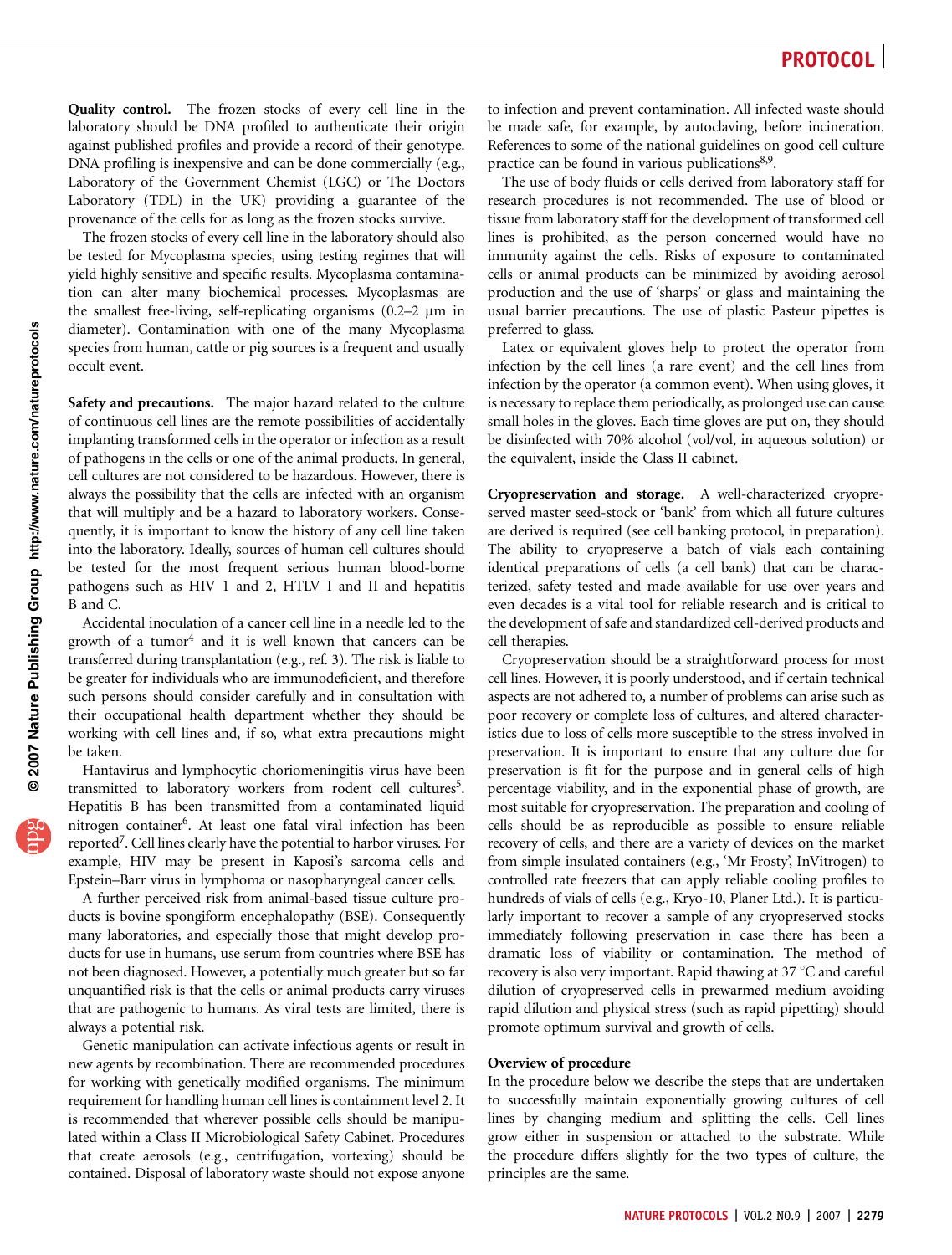## BOX 1 | CELL BANKS

American Type Culture Collection, 10801 University Boulevard, Manassas, VA 20108-1549, USA.

LGC Promochem, Queens Road, Teddington, Middlesex TW11 0LY, UK. (European agents for ATCC—from Europe you will automatically be sent to this website if you try to log into the ATCC website).

DSMZ, Deutsche Sammlung von Mikrorganismen und Zellkulturen, Inhoffenstrasse 7 B, 38124 Braunschweig, Germany.

ECACC. European Collection of Animal Cell Cultures, Health Protection Agency, Porton Down, Salisbury, Wiltshire SP4 0JG, UK.

Japanese Collection of Research Bioresources (JCRB) Cell Bank, National Institute of Biomedical Innovation, 7-6-8 Saito-Asagi, Ibaraki-shi, Osaka 567-0085, Japan.

RIKEN BioResource Centre, 3-1-1 Koyadai, Tsukuba Science City, Ibaraki 305-0074, Japan.

#### MATERIALS REAGENTS

- 
- Cells (see **Box 1** for a list of cell banks and their addresses)<br>• Selected cell culture medium (e.g., Sigma, InVitrogen, BioWhittaker) (see REAGENT SETUP)
- .Selected batch-tested serum (typically fetal bovine serum (FBS))
- (e.g., Sigma, InVitrogen, BioWhittaker)
- . L-Glutamine
- .Trypsin for detaching adherent cells. Trypsin is typically purchased
- as a 0.25% (wt/vol) solution in versene (EDTA) (e.g., Sigma, InVitrogen) **A CRITICAL** Always use a fresh aliquot of trypsin from the freezer for optimum activity.
- .Tissue culture flasks; see REAGENT SETUP
- . Sterile 9<sup>"</sup> Pasteur pipettes with and without plugs (without plugs for
- aspirating medium and with plugs for adding gases to culture containers) ! CAUTION Plastic Pasteur pipettes are available, reducing the risk of injury and cell inoculation into the operator.

Sterile 1, 5, 10 and 20 ml pipettes **! CAUTION** Pipettes must be kept within the laminar flow hood throughout to maintain sterility. If a pipette touches the operator or the external surface of any other object within the cabinet, it should be considered contaminated and be discarded.

#### EQUIPMENT

- .Certified Class II Biological Safety Cabinet (recirculating/top-vented) ! CAUTION Laminar flow hoods that discharge sterile air horizontally, directly at the operator, can be dangerous for the operator, particularly
- if hazardous substances are present in the cabinet.
- .Inverted microscope (e.g., Olympus, Nikon, Zeiss, Leitz)
- .Vacuum source for aspiration, such as a foot-operated or a Venturi pump ! CAUTION The aspirated medium must be collected in a suitable container for decontamination and disposal.
- 
- $\cdot$  37 °C carbon dioxide incubator  $\cdot$ Indelible marker for labeling containers

#### REAGENT SETUP

Medium Continuous cell cultures are usually grown in a standard cell culture medium (e.g., DMEM or RPMI1640) supplemented with 5–20% FBS. For example, take a 500 ml bottle of medium (usually stored at 4  $^{\circ} \mathrm{C})$  and a 50 ml aliquot of serum (stored at  $-20$  °C), thaw and mix.

Tissue culture flasks Cell lines are most frequently grown for routine purposes in tissue culture flasks, typically with a surface area of 25, 75 or 180 cm<sup>2</sup> (e.g., Sigma, InVitrogen), called T25s, T80s and T180s. There are also many other sizes and shapes of tissue culture container for a variety of purposes, and the protocols will need minor adaptation to cope with these.

### **PROCEDURE**

### Preparation ● TIMING 10-15 min

1| Prepare safety cabinet. Switch on and allow the cabinet to reach working airflow pressure for approximately 15 min before use. Swab working surface with disinfectant before use and between using different cell lines.

**! CAUTION** Try to put as little as possible into the safety cabinet. Each object within the cabinet interrupts the air flow, making contamination more likely.

2| Warm medium. To avoid unnecessary stress to the cells, pre-equilibrate the medium in the incubator. If you are going to passage adherent cells, also thaw and warm an aliquot of trypsin.

! CAUTION Water baths tend to harbor microbial contamination and so are best avoided for warming up medium.

**3** Examine cells under an inverted phase microscope using low-power ( $\times$ 4) and high-power ( $\times$ 10 or  $\times$ 20) objectives, noting morphology, viability and checking for signs of contamination such as cell death and plaques (cell-free areas in cell monolayers), cloudiness and/or yellow medium.

▲ CRITICAL STEP It is usually necessary to check that the condenser is focused and the phase rings are correctly aligned before using the microscope. These steps are essential for optimal phase microscopy.

4| Transfer cells to laminar flow cabinet.

! CAUTION The protocols are written for a right-handed person. Please reverse all instructions if you are left-handed.

▲ CRITICAL STEP Never have more than one cell line in the cabinet. Clear the cabinet before introducing another cell line.

▲ CRITICAL STEP Think about how you can maintain sterility at all times. Never take any risk with your aseptic technique.

**w w//: ptt h**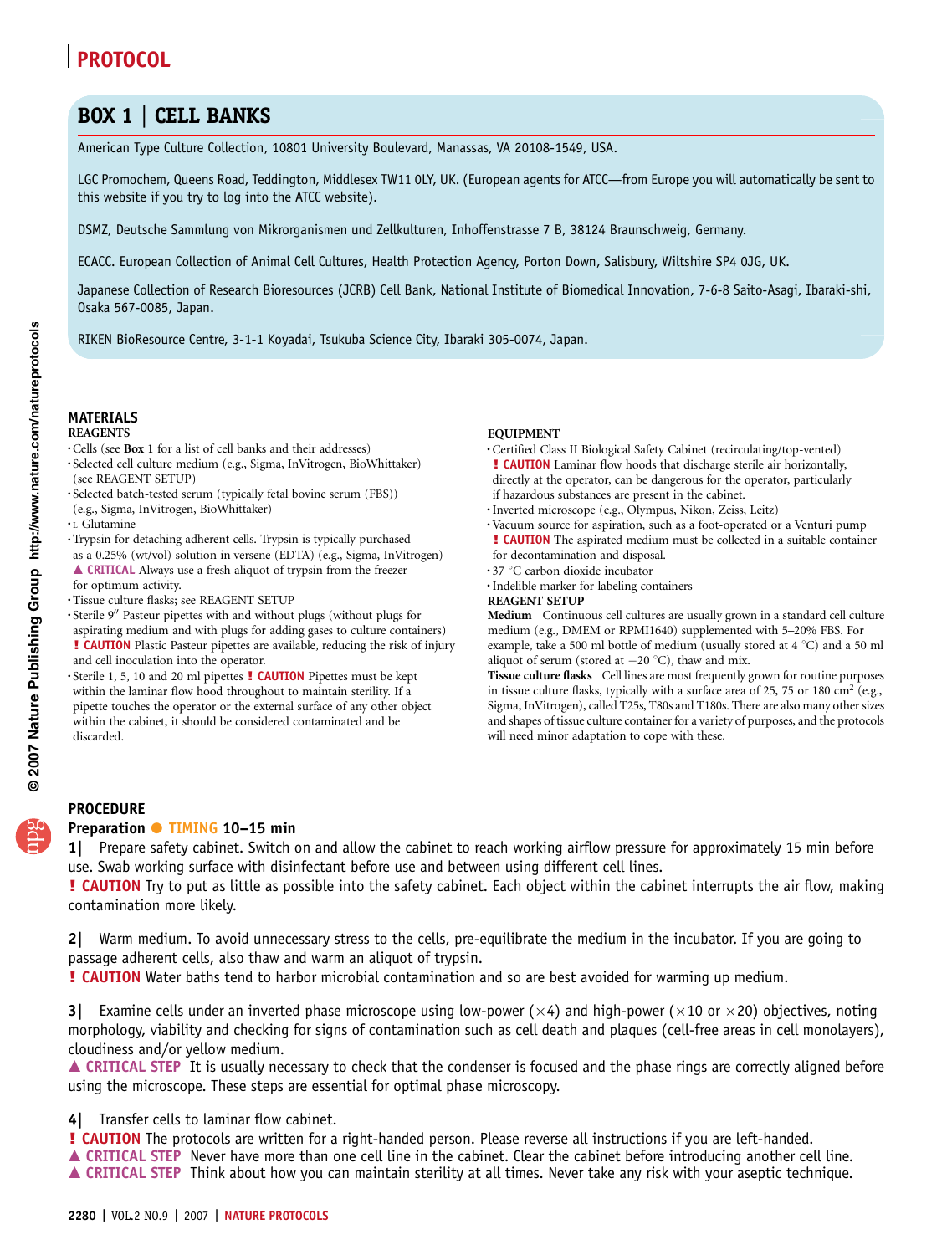### Passaging and medium changing

5| If you are changing the medium of adherent cultures, follow option A. If you are changing the medium of suspension cultures, follow option B. If you are passaging adherent cultures, follow option C. If you are passaging suspension cultures, follow option D.

## (A) Medium changing of adherent cultures  $\bullet$  TIMING 5 min after inspecting cells under the phase microscope

(i) Holding the culture flask in the left hand (at a  $45^\circ$ angle and with one corner planted firmly on the working surface) and the Pasteur pipette (connected to foot-operated Venturi pump or similar) held between the thumb and the first finger of the right hand and resting on the second finger, remove the cap with the little finger of the right hand (so that the inside of the cap is facing down and is not in contact with your hand and is not exposed to the air flow), insert a sterile pipette into the farthest, lowest corner of the flask and aspirate all the medium (see Fig.  $1$ ).



Figure 1 | Example of aseptic technique for removing medium from a tissue culture flask.

- (ii) Replace the cap loosely and discard the pipette.
- (iii) Take the bottle of medium and hold in the left hand at  $45^\circ$  or less (to avoid putting your hand or any other unsterilized object into the sterile laminar flow), insert the pipette, withdraw desired quantity of medium and replace cap loosely.
- (iv) Hold flask at  $45^\circ$  in the left hand, remove the cap with the little finger of the right hand, insert the syringe or pipette facing the roof of the flask (away from the cells) and gently add medium. Note that adherent cells tend to be grown in flasks with a surface area of 25, 75 or 180 cm<sup>2</sup>. Typical volumes of medium for these flasks are 5, 15 and 30 ml, respectively.
- (v) Gas if necessary. Replace the cap fully and label the flask with an indelible marker. Some flasks have a gas-permeable lid and for these the lid can be closed fully. If the cap is to be left partly open to allow the gas to enter from the incubator, fully close the cap and then open it 180 $^{\circ}$ . If the incubator is not gassed, it will be necessary to gas the container before closing the lid. The correct gas mixture (usually 5%  $C_2$  in air) should be blown gently (so that it ruffles the surface of the medium) via a plugged Pasteur pipette into the container for approximately 10 s (count one thousand, two thousand, etc). Finally, the lid should be closed fully.

**! CAUTION** Bottled gas may not be sterile.

### (B) Medium changing of suspension cultures  $\bullet$  TIMING 5 min after inspecting cells under the phase microscope

(i) Suspension cultures can be grown in tubes, flasks or roller bottles that are slowly rotated. If not already in a container suitable for centrifugation, transfer the medium containing the cells into a suitable sterile container and centrifuge at approximately 100q for 5 min at room temperature (20–25 °C). Never pour medium from a tissue culture container. Optimum times and speeds of centrifugation can vary between cell lines.

**! CAUTION** Centrifugation can damage cells. Avoid speeds greater than 100g.

- (ii) Holding the tube in the left hand (at a  $45^\circ$  angle or less) and Pasteur pipette (connected to foot-operated Venturi pump or similar), remove the cap with the little finger of the right hand (so that the cap is facing down and is not in contact with your hand, nor is exposed to the laminar flow), insert the pipette toward the top of the medium and gently aspirate by slowly lowering the pipette until about half the medium is removed.
- (iii) Replace the cap loosely, place the tube in a vertical holder and discard the pipette.
- (iv) Take the bottle of medium and hold in the left hand at  $45^\circ$ , insert the pipette, withdraw the desired quantity of medium and replace the cap loosely.
- (v) Hold the tube at 45 $^{\circ}$  or less in the left hand, remove the cap with the little finger of the right hand, insert the pipette against the side of the tube and gently replace the amount of medium removed. Gently resuspend cells by drawing the medium containing the cells into and out of the pipette twice.
- (vi) Gas if necessary (see Step 5A(v)). Replace the flask cap, tighten and label with cell name, passage number and date. Note that it is not essential to follow a strict protocol to maintain suspension cultures, as most cells growing in suspension can be maintained simply by diluting the culture by an appropriate amount, up to 100-fold, which effectively both changes medium and passages the cells.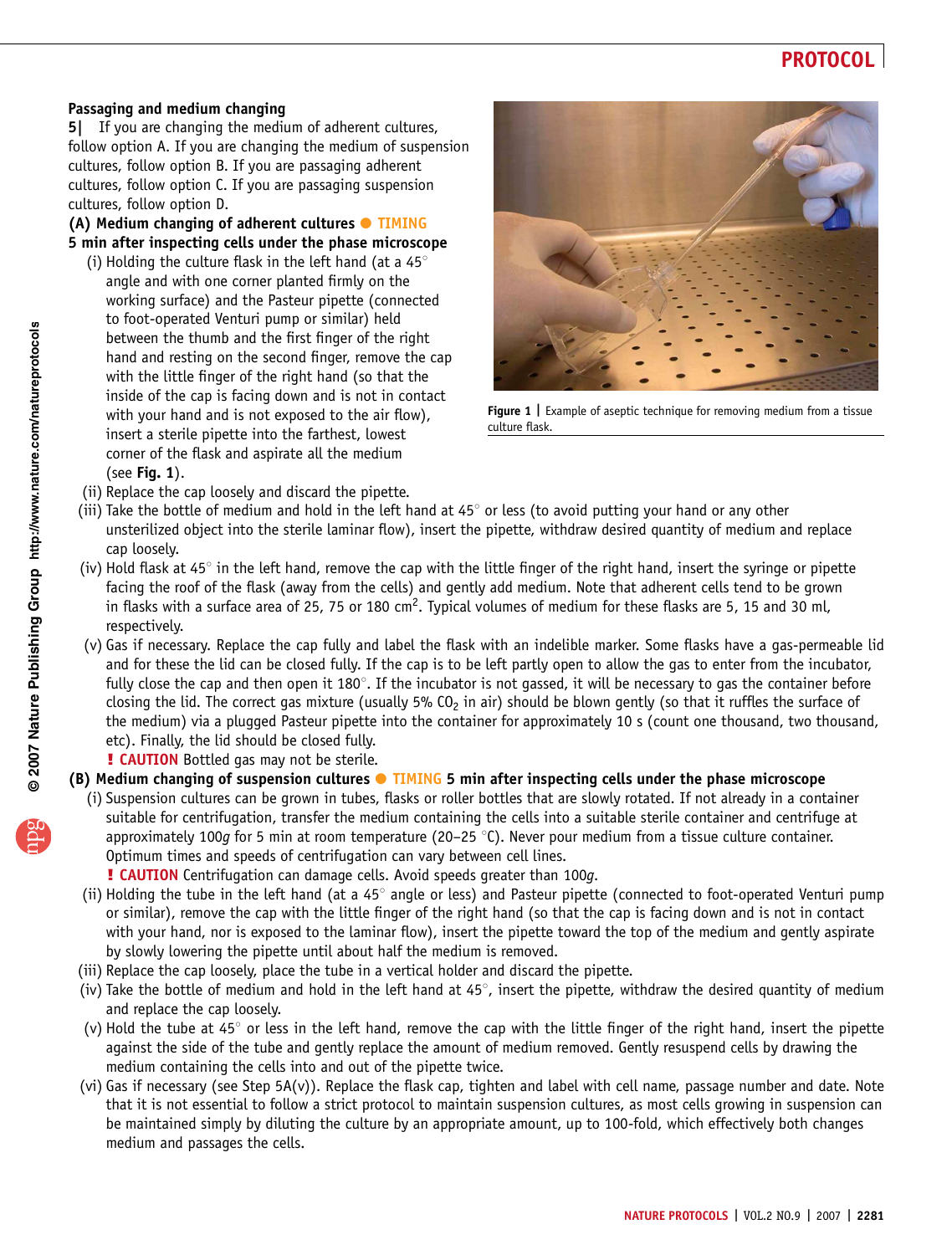## (C) Passaging adherent cultures  $\bullet$  TIMING 10–15 min after inspecting cells under a phase microscope

- (i) Holding the flask in the left hand (at a  $45^\circ$  angle and with one corner planted firmly on the working surface) and Pasteur pipette in the right hand, remove the cap with the little finger of the right hand, insert the pipette into the farthest, lowest corner of the flask and aspirate all the medium (see Fig. 1).
- (ii) Replace the cap loosely and discard the pipette.
- (iii) Take the bottle of trypsin and hold in the left hand at 45 $^{\circ}$  or less, insert a sterile 1 ml pipette and withdraw 1 ml trypsin for a T25 flask. The ratio of trypsin to growing surface should be 1:25—that is, 1 ml for a T25, 3 ml for a T75 and 7 ml for a T175—but the volume of trypsin is not important as long as the trypsin covers the cells and is removed again immediately after it has been added.

▲ CRITICAL STEP Cultures that do not contain serum will either need special handling to remove all traces of trypsin (usually by centrifugation after detachment) or be detached using some other non-enzymatic medium, for example, http://www.ebioscience.com/ebioscience/specs/antibody\_00/00-4555.htm, http://www.hyclone.com/media/new\_prod/ hygtase.htm, https://catalog.invitrogen.com/index.cfm?fuseaction=viewCatalog.viewProductDetails&productDescription= 303&CMP=LEC-GCMSSEARCH&HQS=13150%2D016.

(iv) Holding the flask in the left hand (at a 45 $^{\circ}$  angle or lower to avoid laminar flow), remove the cap with the little finger of the right hand and insert the pipette and gently extrude trypsin onto the cells. Replace the cap loosely. The time taken for the cells to detach depends on the cell line and the temperature and activity of the trypsin. Trypsin can be added at 4  $°C$ , at room temperature or pre-warmed at 37  $°C$ . Higher temperature will detach the cells faster, but if the cells are loosely attached, they may detach before the trypsin has been removed.

■ CRITICAL STEP Some highly adherent epithelial cells and some very confluent cultures are more difficult to detach and benefit from a pre-rinse with sterile phosphate-buffered saline to remove the serum (which neutralizes the action of the trypsin).

- (v) Using a rocking motion, distribute the trypsin over the cells, covering the whole growing surface of the flask.
- (vi) Holding the flask in the left hand (at a  $45^\circ$  angle and with one corner planted firmly on the working surface) and Pasteur pipette (connected to foot-operated or Venturi pump or similar), remove the cap with the little finger of the right hand (so that the cap is facing down and is not in contact with your hand, nor is in the laminar flow), insert the pipette into the farthest, lowest corner of the flask and aspirate all the trypsin.
- (vii) Replace the flask cap securely. Transfer to a 37  $\degree$ C incubator.
- (viii) After an appropriate period (usually 2–3 min), depending on your experience with the cell line, inspect the flask under the phase contrast microscope at low power to confirm that the cells have rounded up. If not, return the cells to the incubator for the same period as before. If the cells have rounded up, sharply knock the flask on the bench on its base (the short side opposite the cap) to help detach the cells. Confirm the extent of detachment under the microscope. If cell detachment is incomplete, return the flask to the incubator for another 2–3 min and repeat the process. When detachment is complete, return the flask to the safety cabinet.

▲ CRITICAL STEP Some cells completely round up in trypsin, whereas others shrink, but can detach without fully rounding up. Having knocked the flask on the bench, it is important to check immediately under the microscope that the cells are in motion, as this observation confirms that the cells have detached.

- Note: Some people do not remove the trypsin until after the cells are detached. They then add medium, centrifuge the cells (100g for 5 min at room temperature) and aspirate all the trypsin and medium before adding fresh medium and subculturing. This procedure adds an extra step, is unnecessary (unless there is a requirement to remove as much trypsin as possible) and exposes the cells to additional stress, including centrifuging.
- (ix) Take the bottle of medium and hold in the left hand at  $45^{\circ}$ , insert the syringe or pipette, withdraw the desired quantity of medium and replace the cap loosely. If, for example, a T25 flask is being subcultured at 1:3, 15 ml of medium will be required. If you need to count cells, see Box 2.
	- ▲ CRITICAL STEP For some applications, a set seeding density may be needed. In this case, it is necessary to undertake a viable cell count and seed accordingly (see Box 2).
- (x) Transfer the required flasks, for example, three new T25 flasks, to the safety cabinet. Loosen caps.
- (xi) Holding the flask containing cells in the left hand and pipette in the right hand, remove the cap with the little finger of the right hand, add all the medium and then aspirate all the medium back into the pipette.
- (xii) Transfer all medium and cells to the new flasks in appropriate ratios. For example, transfer all medium and cells to the first new T25 flask. Remove two-thirds of the medium and cells. Replace the cap. Transfer half of the remaining medium and cells to each of the second and third flasks.

Note: The additional step of transferring all the medium to the first flask and withdrawing 10 ml is not essential, but can help to separate cell clumps and provide a more even distribution of cells in the three flasks.

▲ CRITICAL STEP Some people re-use the original flask. The original flask was trypsinized, which could alter the surface characteristics. There is also a greater risk that the flask is contaminated.

(xiii) Gas if necessary (see Step 5A(v)). Replace the flask cap, tighten and label with cell name, passage number and date.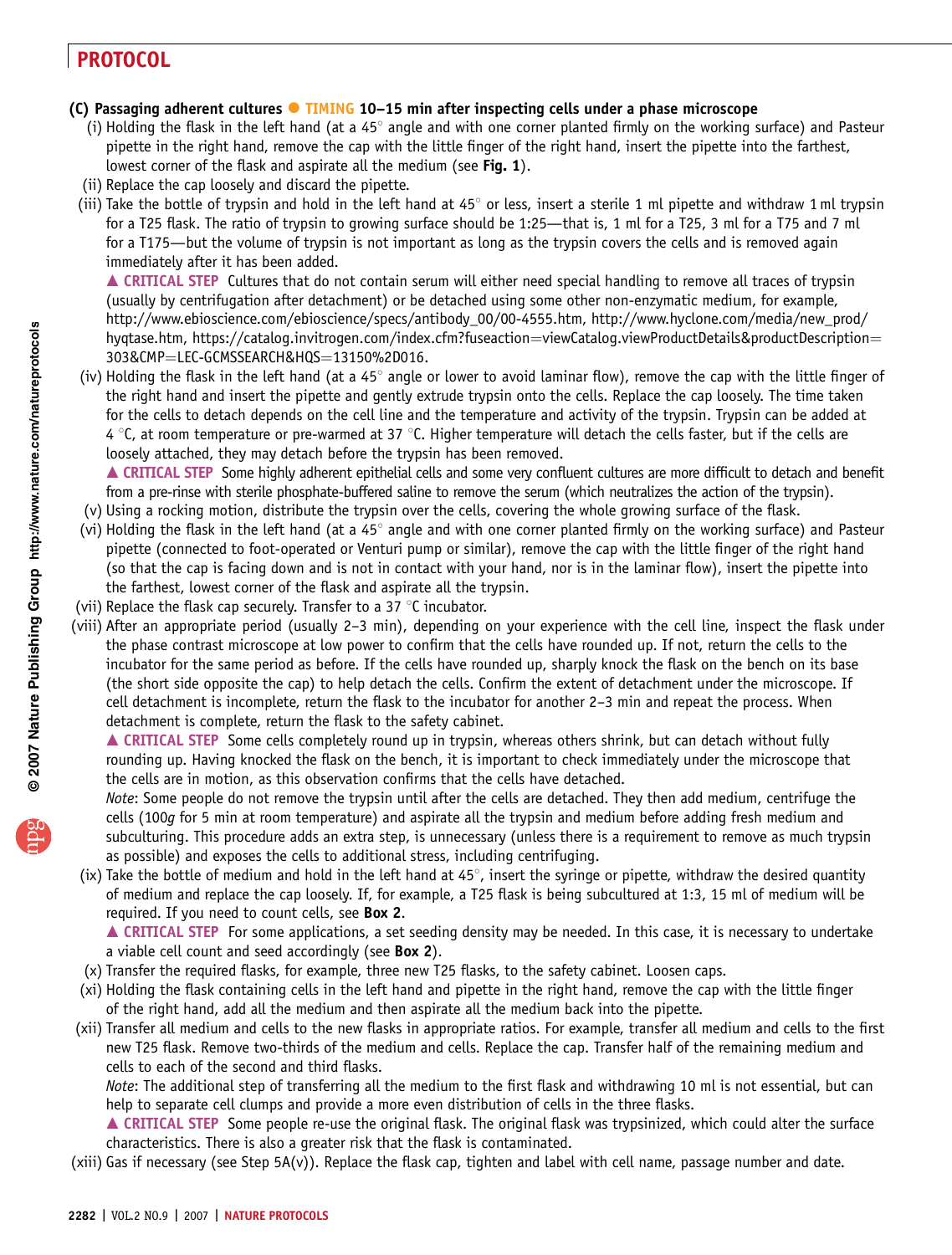## BOX 2 | CELL COUNTING

Living cells exclude the vital dye Trypan blue, whereas dead or dying cells with a compromised plasma membrane take up the dye and turn blue. The cells can be counted using a hemocytometer to give an estimate of the cell concentration and percentage viability. Trypan blue is carcinogenic in mice at high concentration and may be teratogenic. It may be toxic if ingested or inhaled. The safety data sheets concerning Trypan blue should be consulted before use.

### Method

1. Clean the hemocytometer chamber ('Neubauer improved') and a hemocytometer coverslip with 70% (wt/vol) alcohol/water. Dampen the edges of the coverslip and position by pressing and sliding the coverslip across the surface of the hemocytometer so that the coverslip becomes fixed to the chamber surface. Interference patterns (rainbow colors of Newton's rings) should be seen on either side of the central drainage channel. Note: Do not use ordinary slide coverslips, as these are thinner and prone to break and cause injury.

2. Add 0.1 ml of a 0.4% (wt/vol) solution of Trypan blue to 0.9 ml of cell suspension in a sterile tube and mix by inversion. Note: To ensure that the sample is representative, it is essential that the cell solution is thoroughly mixed before the sample is taken.

3. Draw up a small quantity of the stained cells using a fine glass or plastic pipette and immediately apply the tip to the open edge between the hemocytometer and the coverslip, allowing capillary action to draw the suspension completely under the coverslip. Repeat on the other side of the hemocytometer.

4. Examine under a microscope using as a minimum a  $\times$ 10 objective, focusing on the lines drawn on the hemocytometer.

5. Count and record the number of live and dead cells in as many large squares as required (there are nine large squares on each side, and the same number of squares should be counted on each side of the hemocytometer). For accurate cell counting, a minimum of 1,000 cells need to be counted and for an approximate estimate at least 100 cells should be counted. Calculate the average cell count per square. Note: Count cells overlapping only two of the four boundaries of each square.

6. Calculations:

To calculate the total number of cells per ml of suspension, multiply the average cell count per square  $\times$  the dilution factor (10 in this example)  $\times$  10<sup>4</sup> to give the number of cells per ml in the suspension (remember to also multiply by the volume of the suspension to give the total cell number harvested). These calculations are repeated for the live, dead and total cell number and the viability index as a percentage is (the number of live cells divided by the total number of cells)  $\times$  100.

Note: Sampling is crucial, both of the original cell suspension and of the stained cells. If in any doubt about the results, repeat the process until consistent results are obtained.

### (D) Passaging suspension cultures  $\bullet$  TIMING 10-15 min after inspecting cells under phase microscope

- (i) If not already in a container suitable for centrifugation, transfer the medium containing the cells into a suitable sterile container and centrifuge at approximately 100g for 5 min at room temperature. Optimum times and speeds of centrifugation can vary between cell lines.
- (ii) Aspirate medium to the level of the cells as follows: holding the tube in the left hand (at a 45 $\degree$  angle) and Pasteur pipette (connected to foot-operated Venturi pump or similar), remove the cap with the little finger of the right hand (so that the cap is facing down and is not in contact with your hand, nor is facing the air flow), insert the pipette toward the top of the medium and gently aspirate by slowly lowering the pipette until all the medium is removed.
	- **! CAUTION** Be careful not to aspirate the cell pellet.
- (iii) Replace the cap loosely, place the tube in a vertical holder and discard the pipette.
- (iv) Take the bottle of medium and hold in the left hand at  $45^\circ$  or less, insert the pipette, withdraw the desired quantity of medium and replace the cap loosely.
- (v) Hold the tube at  $45^{\circ}$  or less in the left hand, remove the cap with the little finger of the right hand, insert the pipette against the side of the tube and gently add medium. Gently aspirate the cells into the medium and withdraw the contents of the tube. The tube may not be large enough to hold all the medium, in which case transfer the medium and cells to another container (e.g., a Universal) for gentle mixing (close the container and gently turn through 360 $^{\circ}$  three times).
- (vi) Transfer medium and cells to appropriate number of tubes (original tube may be re-used, but can be a false economy as it is more likely to get contaminated than a new container).
- (vii) Replace the cap fully and ensure tubes are labeled.
- (viii) Gas if necessary (see Step 5A(v)). Return cells to the incubator. Note that it is not essential to follow a strict protocol to maintain suspension cultures, as most cells growing in suspension can be maintained simply by diluting the culture by an appropriate amount, up to 100-fold, which effectively both changes medium and passages the cells. ? TROUBLESHOOTING

### ? TROUBLESHOOTING

Troubleshooting advice can be found in Table 2.